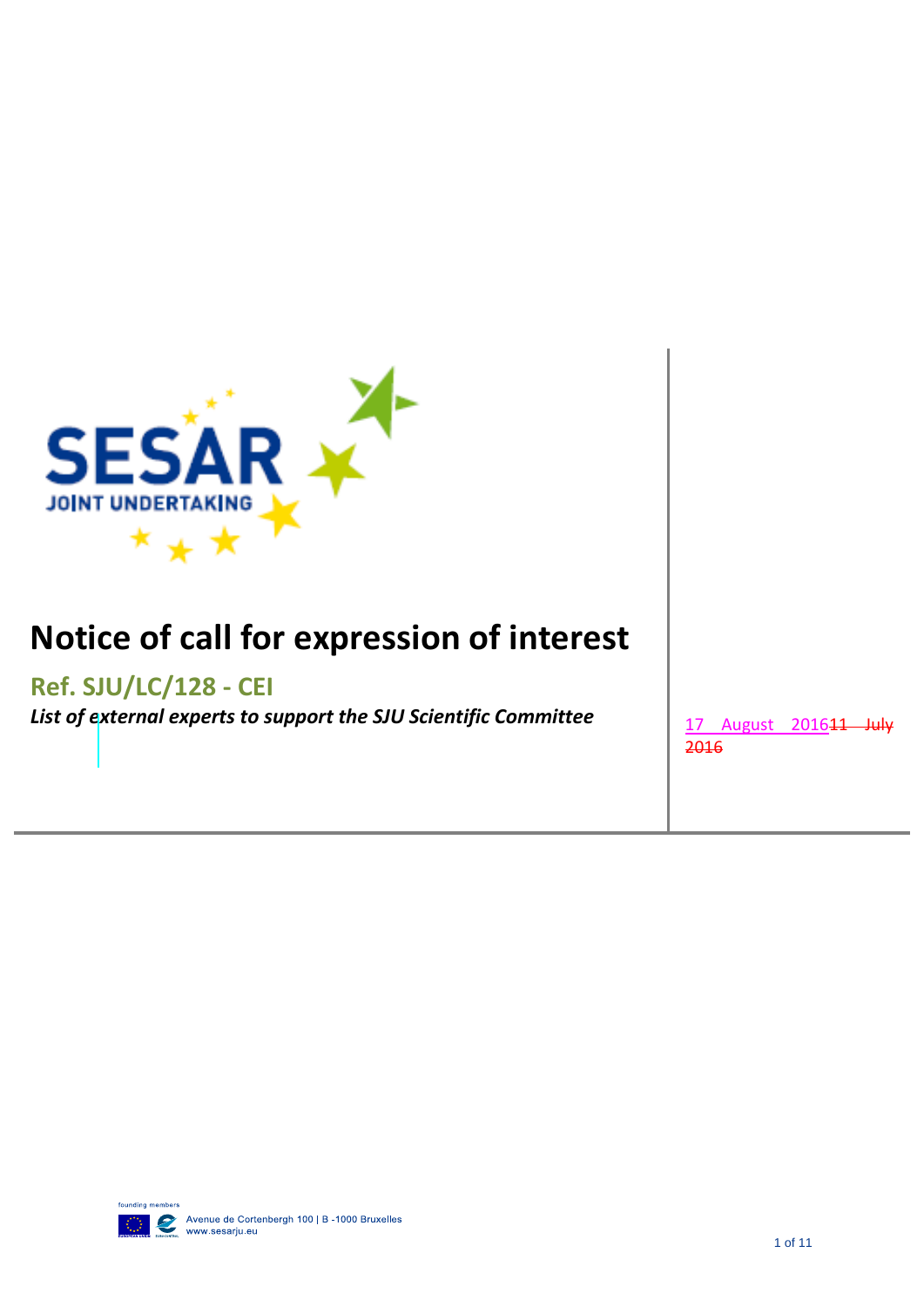# **Table of Contents**

| 1                       |                                                                       |                                                                     |  |  |  |
|-------------------------|-----------------------------------------------------------------------|---------------------------------------------------------------------|--|--|--|
|                         | 1.1<br>1.2<br>1.3<br>1.4                                              |                                                                     |  |  |  |
| $\mathbf{2}$            |                                                                       |                                                                     |  |  |  |
|                         | 2.1<br>2.2<br>2.3<br>2.4<br>2.5<br>2.6                                |                                                                     |  |  |  |
| $\overline{\mathbf{3}}$ |                                                                       |                                                                     |  |  |  |
|                         | 3.1<br>3.2<br>3.3<br>3.3.1<br>3.3.2<br>3.3.3<br>3.3.4<br>3.3.5<br>3.4 | Information and documents to be provided (content of applications)5 |  |  |  |
| 4                       |                                                                       |                                                                     |  |  |  |
|                         | 4.1<br>4.2                                                            |                                                                     |  |  |  |
| 5                       |                                                                       |                                                                     |  |  |  |
| 6                       |                                                                       |                                                                     |  |  |  |
| 7                       |                                                                       |                                                                     |  |  |  |
| 8                       |                                                                       |                                                                     |  |  |  |

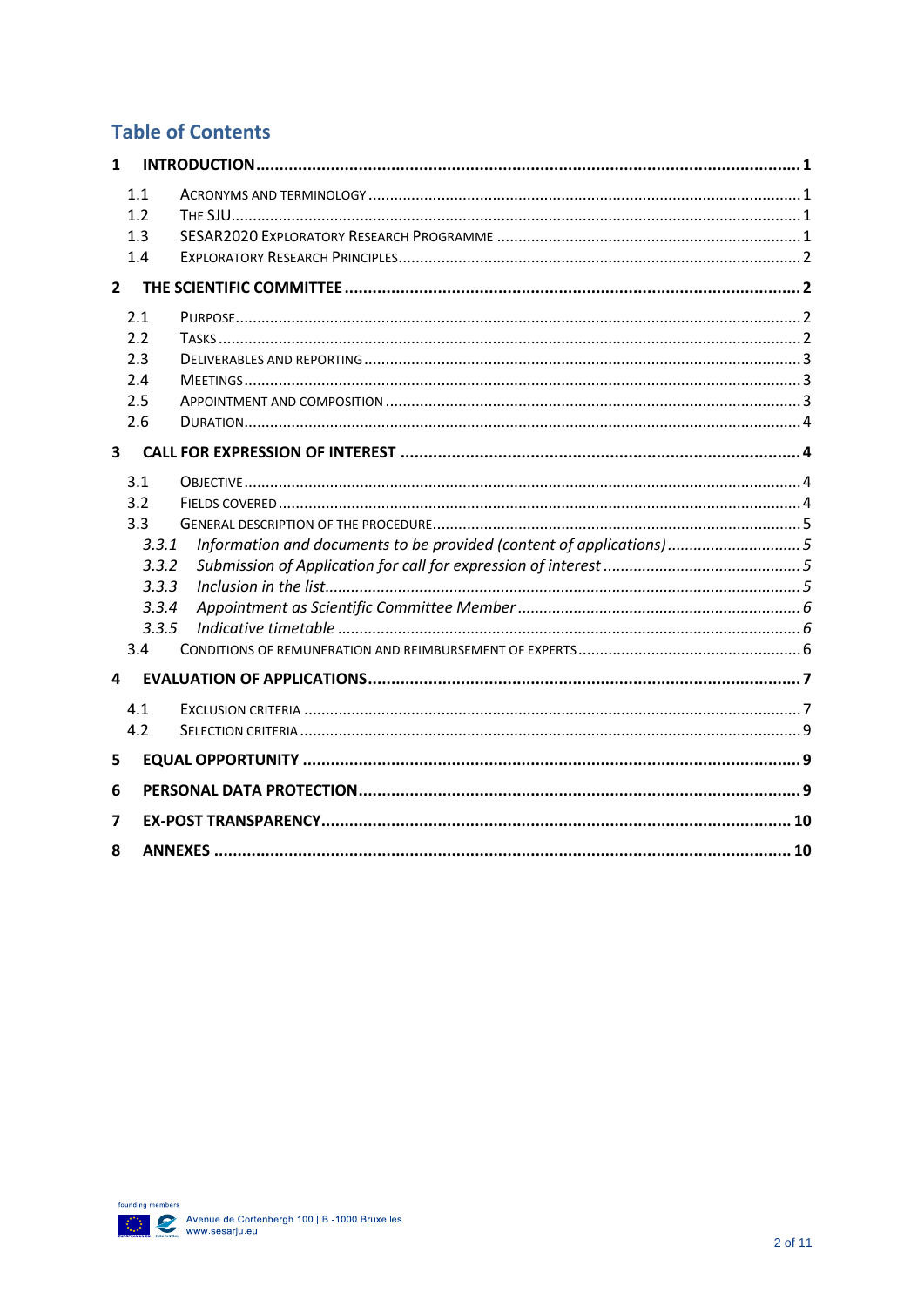# <span id="page-2-0"></span>**1 INTRODUCTION**

## **1.1 Acronyms and terminology**

<span id="page-2-1"></span>

| <b>ATM</b>             | Air Traffic Management                                                                                                                                                                                                                                                                                    |
|------------------------|-----------------------------------------------------------------------------------------------------------------------------------------------------------------------------------------------------------------------------------------------------------------------------------------------------------|
| <b>ATM Master Plan</b> | ATM Master Plan available at https://www.atmmasterplan.eu/                                                                                                                                                                                                                                                |
| <b>CNS</b>             | Communication, Navigation, and Surveillance                                                                                                                                                                                                                                                               |
| <b>EASA</b>            | <b>European Aviation Safety Agency</b>                                                                                                                                                                                                                                                                    |
| <b>EC</b>              | <b>European Commission</b>                                                                                                                                                                                                                                                                                |
| <b>ECAC</b>            | <b>European Civil Aviation Conference</b>                                                                                                                                                                                                                                                                 |
| <b>ED</b>              | <b>Executive Director</b>                                                                                                                                                                                                                                                                                 |
| EU                     | <b>European Union</b>                                                                                                                                                                                                                                                                                     |
| <b>EUROCONTROL</b>     | European Organisation for the Safety of Air Navigation                                                                                                                                                                                                                                                    |
| <b>ER</b>              | Exploratory research                                                                                                                                                                                                                                                                                      |
| <b>SC</b>              | SJU Scientific Committee                                                                                                                                                                                                                                                                                  |
| <b>SES</b>             | Single European Sky                                                                                                                                                                                                                                                                                       |
| <b>SESAR</b>           | Single European Sky ATM Research                                                                                                                                                                                                                                                                          |
| <b>SESAR YSA</b>       | <b>SESAR Young Scientist Award</b>                                                                                                                                                                                                                                                                        |
| <b>SJU</b>             | SESAR Joint Undertaking (European Union body created under Council Regulation<br>(EC) No 219/2007 as amended by Council Regulation (EC) No 1361/2008)                                                                                                                                                     |
| <b>SJU Statutes</b>    | Statutes of the Joint Undertaking - Annex to Council Regulation (EC) No 219/2007 of 27<br>February 2007, establishing the SESAR Joint Undertaking, as amended by Council Regulation<br>(EC)1361/2008 of 16 December 2008 and by Council Regulation (EU) No 721/2014 of 16 June<br>2014 ("SJU Regulation") |
| <b>SME</b>             | <b>Small and Medium Enterprises</b>                                                                                                                                                                                                                                                                       |

#### <span id="page-2-2"></span>**1.2 The SJU**

The purpose of the SJU created under Article 187 of the Treaty on the Functioning of the European Union, is to ensure the modernisation of the European air traffic management system through the coordination and concentration of all relevant research and development efforts. Under the H2020 Programme the EU has given the mandate to the SESAR Joint Undertaking to lead and coordinate the Exploratory Research Programme for ATM Research for the European Union. The SJU already launched the 1st ER call in 2015, consecutive ER calls will be expected to follow in the coming years.

#### <span id="page-2-3"></span>**1.3 SESAR2020 Exploratory Research Programme**

The mission of SESAR 2020 Exploratory Research programme (ER) is to turn Europe's ATM excellent science into a globally competitive advantage for the next generation of the European ATM system. It is therefore fundamental to drive developments of innovative and unconventional ideas and concepts as successful contributions for the evolution of ATM in Europe and worldwide.

The Exploratory Research will contribute to SESAR 2020 Vision by:

*"Driving the development and evaluation of innovative or unconventional ideas, concepts, methods and technologies; that can define and deliver the performance required for the next generation of European ATM system, and thus contributing to its successful evolution"*

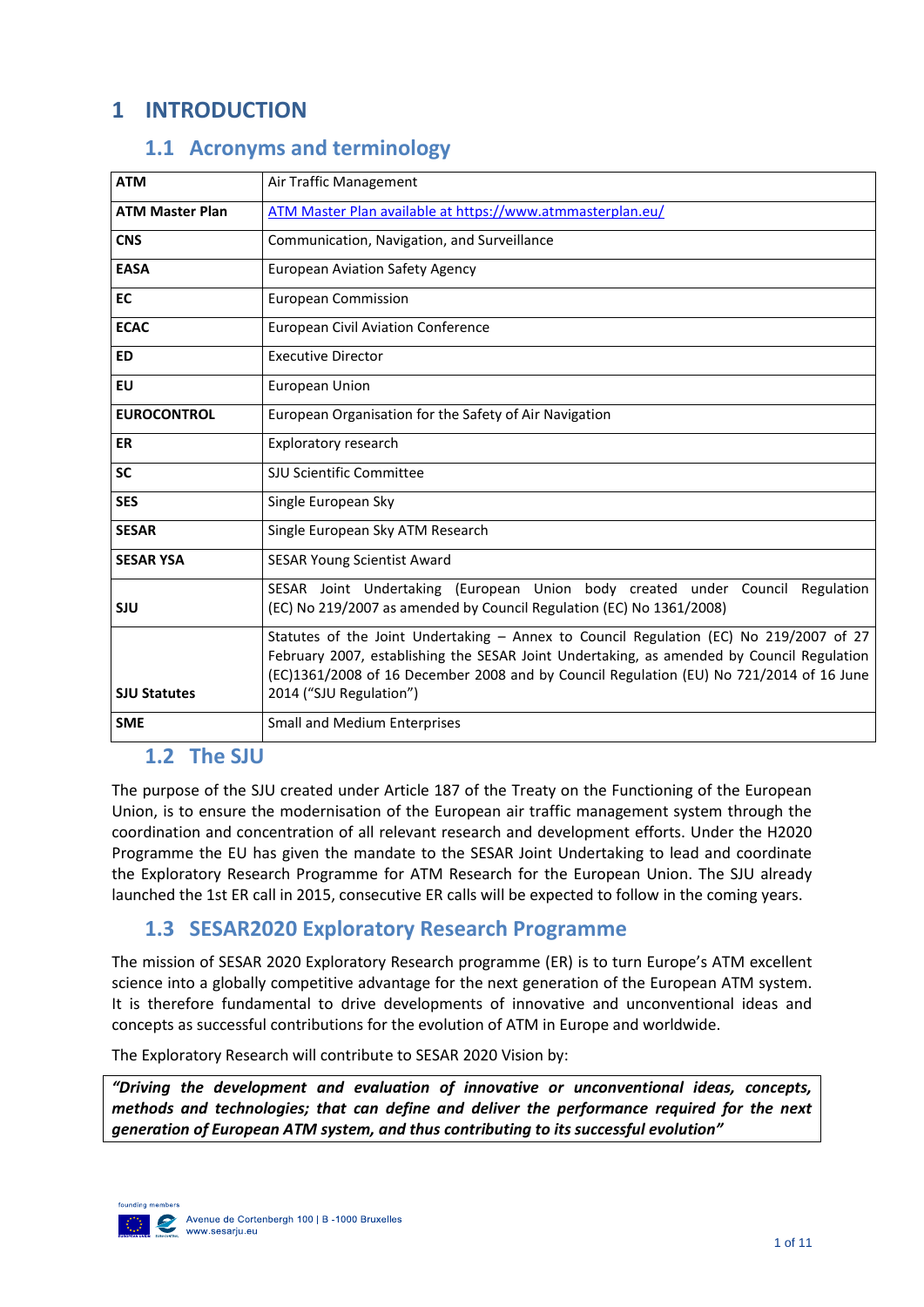SESAR Exploratory Research shall address and analyse any long-term research concept, technology or scientific scope gaps in responding to the European challenges in aviation and ATM for the evolution of a safe, competitive and sustainable future Aviation and ATM system.

The Exploratory Research 2020 primary mission and objectives are the following:

- To contribute to the ATM Master Plan 'Performance-based Operations'; towards long term objectives beyond 2035 (e.g. 2050 timescale);
- To contribute to the identification of innovative solutions not yet identified in the European ATM Master Plan but which would accelerate the realisation of the SES targets;
- To deliver sustainable healthy research activities across a range of research networks in Europe, within the domain of ATM exploratory research.

#### **1.4 Exploratory Research Principles**

<span id="page-3-0"></span>The key principles that apply to SESAR 2020 Exploratory Research are:

- To build upon the successful ATM European research activities inside as well as beyond the SESAR industrial Programme;
- To consider innovations/technologies coming from non-ATM sectors such as the automation, robotics or system engineering areas as well as in other safety critical industries;
- To bring scientific, technology innovation and educational benefits to the ATM Community;
- To enable academia, research organisations and SMEs to undertake research activities that go beyond the main SESAR industrial Programme;
- To create a healthy network of European ATM research capabilities and knowledge that will strengthen European competitiveness and its workforce;
- To create a mechanism in order to monitor and assess the maturity of exploratory research results and their integration into the SESAR mainstream and future SESAR 2020 programme as appropriate.

# <span id="page-3-2"></span><span id="page-3-1"></span>**2 THE SCIENTIFIC COMMITTEE**

#### **2.1 Purpose**

The Scientific Committee is a working group of the SJU established in accordance with Article 11 of the SJU Statutes.

The purpose of the Scientific Committee is to provide advice and recommendations to the Executive Director on the progress of the implementation of the SESAR 2020 Research Programme, in particular on its implementation, monitoring and evaluation of research activities including the necessary bridge between the SESAR 2020 Exploratory Programme and Industrial Research Activities.

## <span id="page-3-3"></span>**2.2 Tasks**

The Scientific Committee will work as an advisory committee to the SJU Executive Director on:

- how to best address the technical and organizational challenges as well as the findings of the SESAR Programme work packages from a scientific perspective;
- how to ensure and help promote appropriate research and innovation in the programme;
- how to help the transfer of Exploratory Research results to SESAR Industrial Research;
- advising the SJU on the scientific relevance of the SESAR Programme.

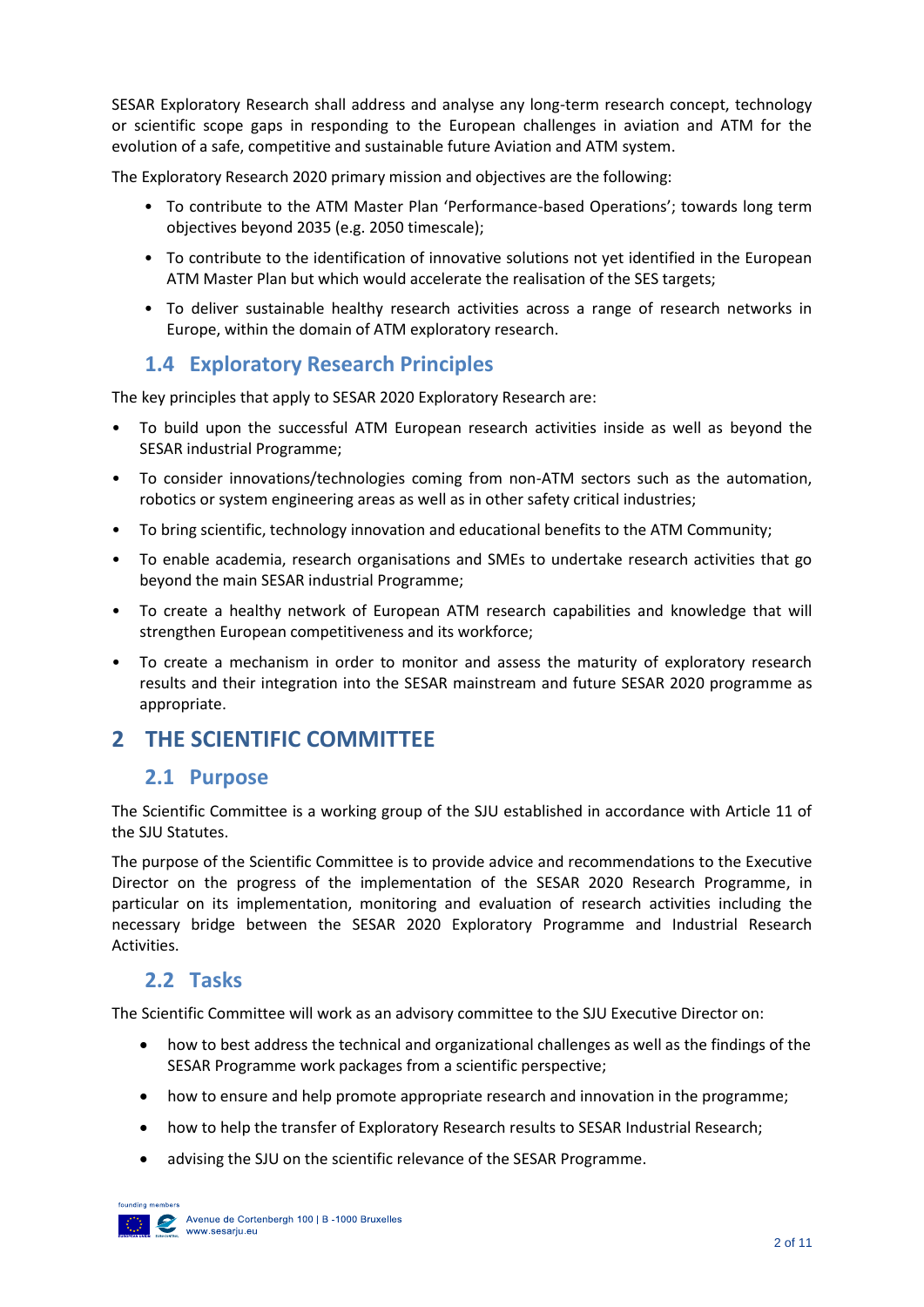In this context the Scientific Committee will be consulted by the SJU Executive Director on:

- specific issues arising from the work programme requiring a scientific recommendation;
- directions of the long term innovative research programme;
- opinions on any scientific related matters concerning the assessment of research results.

The Scientific Committee members shall conduct their work in compliance with the SJU processes and procedures taking into account the SESAR Programme objectives and any relevant SJU guide and/or manual. All relevant information/documentation will be made available to the experts by the SJU prior to the start-up of the activities/tasks.

In addition, some members of the Scientific Committee shall act as correspondents between the Scientific Committee and helping review scientific papers for SESAR Innovation Days or being members of SESAR YSA Award Board or other ad-hoc research activities as requested by the SJU.

The SC Committee members are expected to be the "research champions" outreaching to his/her research community about the SESAR programme.

The SJU may consult the Scientific Committee on any matter relating to scientific elements of SESAR2020 Programme.

# <span id="page-4-0"></span>**2.3 Deliverables and reporting**

The Scientific Committee members will prepare a (collective) **annual report** of maximum 30 pages. The report will provide recommendations on the research issues, consolidate their observations from the technical reviews<sup>1</sup> from selected ER projects and future directions of relevance to the SESAR 2020 research programme. This annual report could also contain as an Annex an Abstract of the short papers prepared for the Executive Director (ED) on relevant research areas (e.g. Communication, Navigation, and Surveillance - CNS, cybersecurity, etc.). Each member shall actively contribute to the drafting of the collective annual report.

During the SC meetings, each member may be asked to **organise, prepare and present** a topic of interest for the Scientific Committee and SESAR.

On an **ad-hoc** basis the SJU can task the SC members to prepare short papers with recommendations to the ED on relevant research areas (e.g. CNS, cybersecurity, etc.).

## <span id="page-4-1"></span>**2.4 Meetings**

The meetings of the Scientific Committee will be held from two to four times a year normally at the SESAR Joint Undertaking premises in Brussels. Once per year one of the SC meetings may be held at the SESAR Innovation Days location.

In addition, some members of the Scientific Committee will be appointed as members the SESAR Scientific Award Board and as the selection committee for the scientific papers of the SESAR events (SESAR Innovation Days, etc.).

The members of the Scientific Committee shall be expected to attend all meetings. If the member does not attend two consecutive Scientific Committee meetings, the Scientific Committee membership may be withdrawn.

# <span id="page-4-2"></span>**2.5 Appointment and composition**

The Scientific Committee Members shall be appointed by the SJU on the basis of a recommendation of a Selection Panel to ensure commitment to the furthering of research and innovation in the field of air transport and an adequate coverage and balance in terms of:

 $1$  The SC members are expected to perform advisory role in ER projects deliverables assessment.

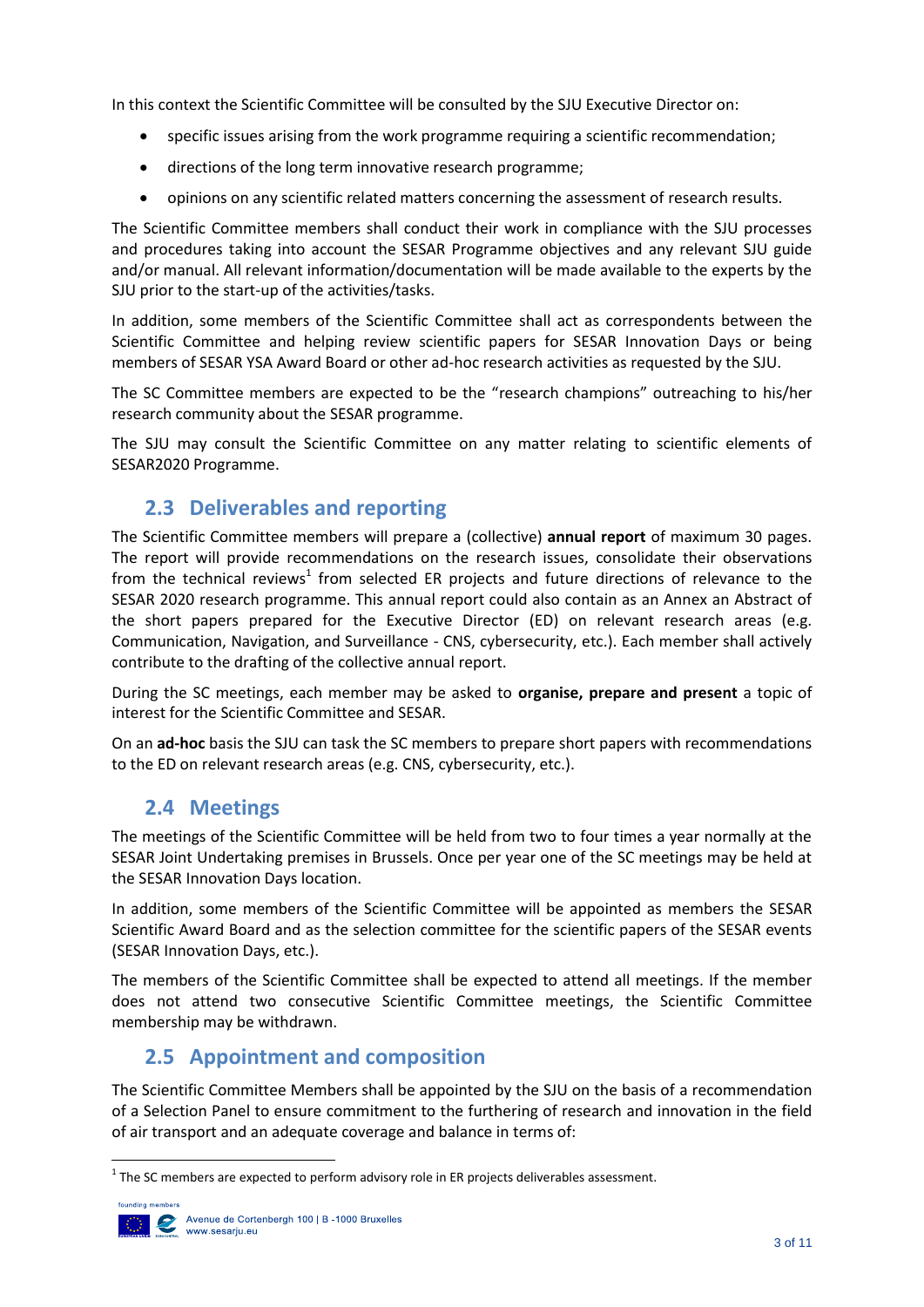- Range of competencies (i.e. coverage of the most relevant scientific fields linked to the needs of SESAR Joint Undertaking work programme);
- Experience in a range of relevant research and innovation activities;
- Wide geographical coverage;
- Membership in relevant Academic or Industrial Associations

Members of the Scientific Committee are appointed in their personal capacity on the basis of their scientific and academic skills, experience and knowledge required for the achievement of the objectives of the Scientific Committee (as described in this Section) and independence. Consequently, members may not designate an alternate to replace them.

The Scientific Committee<sup>2</sup> shall be composed of up to eleven (11) scientists, of which up to 10 external experts included in the list resulting from this call will be appointed.

## <span id="page-5-0"></span>**2.6 Duration**

Members of the Scientific Committee are expected to work a maximum of 15 days per year; 4 days attending meetings, as described above, and 11 days of remote working. This duration is estimation based on past experience and shall be in no way binding to the SJU.

#### **The SJU expects to set up a sustainable SC with a long term view; the members of the SC will be expected to be committed for the full validity of the list section [3.3.3,](#page-6-3) up to year 2020.**

See below for inclusion in the list and [3.4](#page-7-2) for conditions for remuneration.

# <span id="page-5-2"></span><span id="page-5-1"></span>**3 CALL FOR EXPRESSION OF INTEREST**

## <span id="page-5-4"></span>**3.1 Objective**

The SESAR Joint Undertaking is looking for highly skilled and positive open-minded external experts (scientists) with innovative vision, independent of their employment organisation and familiar with the European Air Traffic Management objectives that will support the SJU during the SESAR Development Phase.

To this end, the SJU hereby invites suitably qualified and motivated individuals to apply as external experts to be part of the SJU Scientific Committee.

#### <span id="page-5-3"></span>**3.2 Fields covered**

In particular, the expertise of the members of the Scientific Committee shall comprise at least one of the following fields:

- Automation in ATM
- Data Science in ATM
- Information Management in ATM
- Environment & Meteorology in ATM
- Economics and Legal Change in ATM
- High Performing Airport Operations Enhanced Runway Throughput, Integrated Surface Management, etc.
- Optimized ATM Network Management Airspace management, etc.

<sup>2</sup> Scientific Committee meetings are attended by representatives appointed by the EC, Eurocontrol, EASA and other intergovernmental agencies performing ATM research

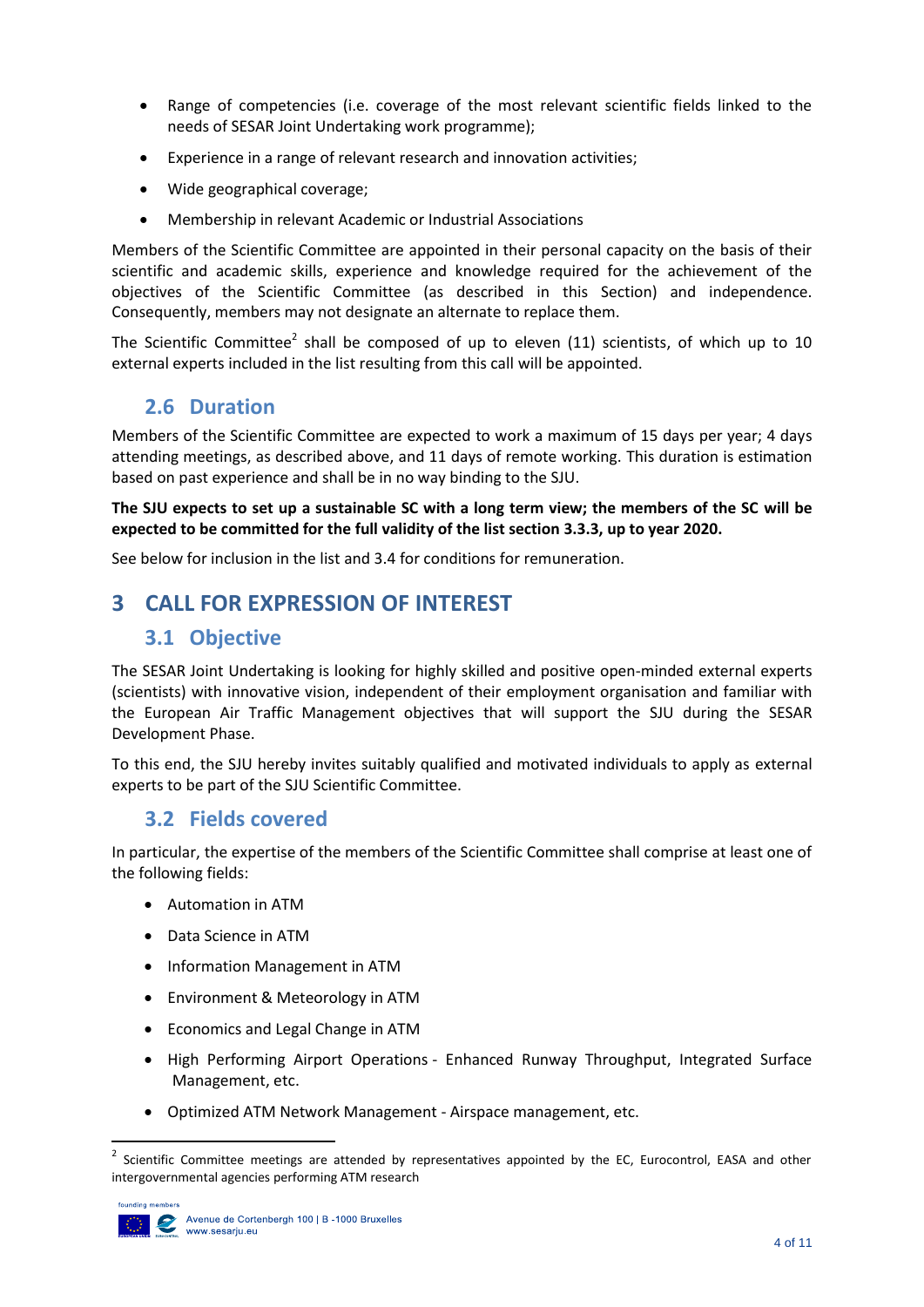- Advanced Air Traffic Services Enhanced Air & Ground Safety Nets, separation, etc.
- Enabling Aviation Infrastructure CNS, Common Services, Cybersecurity etc.
- ATM Operations, Architecture & Performance ‐ATM Resilience, etc.

The list above is indicative and does not preclude any other types of scientific fields which can be of interest to SESAR. The detailed description of the relevant work areas can be found in SESAR 2020 Exploratory Research first call for research projects<sup>3</sup>.

# <span id="page-6-0"></span>**3.3 General description of the procedure**

#### <span id="page-6-1"></span>**3.3.1 Information and documents to be provided (content of applications)**

Interested individual should send an application composed of the following documents:

- 1. **a Letter of interest** (see Annex I) with their full contact details and the list of specific fields indicated at Sectio[n 3.2](#page-5-3) that interest them as well as their suitability ;
- 2. a **Declaration on their honour** (see Annex II), stating that they are not in one of the situations of exclusion listed at Articles 106 and 107 of the Financial Regulation (see Section 7.1.), and that they comply with the selection criteria set in Sectio[n4.1.](#page-8-1) It is to be duly signed and dated by an authorised representative. In case of doubt, they may be requested to provide supporting evidence of non-exclusion.

Supporting evidence **for the evaluation** of the selection criteria **are indicated at Section [4.2;](#page-10-0)**

- 3. a **Curriculum Vitae (CV)** in the Europass format (available on the following website: [http://europass.cedefop.europa.eu\)](http://europass.cedefop.europa.eu/) in English;
- 4. **List of scientific publications** in books and peer-reviewed journals, including abstracts of the 10 most relevant articles.

The SJU reserves the right to request any documentary evidence it deems necessary in order to verify experts' skills and knowledge.

Please note that it is the responsibility of the expert to inform the SJU immediately of any changes to their administrative and technical details which would result in a change to their original application.

#### <span id="page-6-2"></span>**3.3.2 Submission of Application for call for expression of interest**

Individuals interested in performing the tasks as described in Section 2, with expertise in the fields listed in section 3.2 and complying with the requirements set in Sections [4.1](#page-8-1) and [4.2](#page-10-0) , are invited to submit an expression of interest in accordance with the rules set out in this notice, in one of the official languages of the European Union by electronic means at the following address: [scientificcommittee@sesarju.eu.](mailto:scientificcommittee@sesarju.eu)

#### <span id="page-6-3"></span>**3.3.3 Inclusion in the list**

The objective of this call for expressions of interest is to set up a list of external experts. On the basis of the evaluation of application as set out in Section 4 below, the SJU will draw up a list of experts.

Inclusion on the list entails no obligation on the part of the SJU concerning the conclusion of contracts.

The list resulting from this notice will be valid for five years from the dispatch of this notice and used exclusively for the execution of the tasks within the fields described in Section [3.2](#page-5-3) under the Scientific Committee mandate, with a maximum threshold of €135 000 of total payments (including both remunerations and reimbursements) per expert.

<sup>&</sup>lt;sup>3</sup> http://ec.europa.eu/research/participants/data/ref/h2020/other/call\_fiches/jtis/h2020-call-doc-er-sesar-ju\_en.pdf

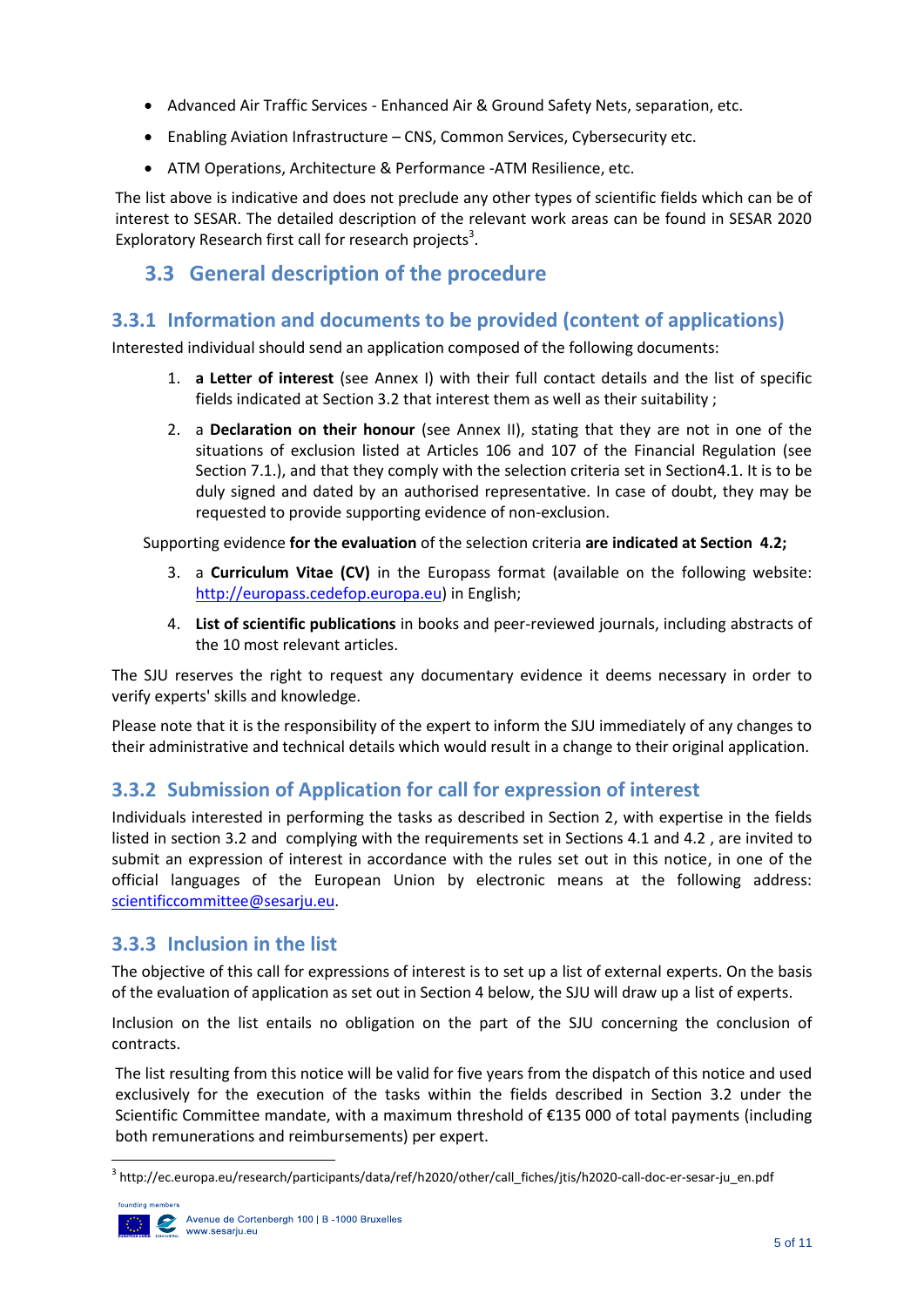# <span id="page-7-0"></span>**3.3.4 Appointment as Scientific Committee Member**

Experts included in the list may be appointed members of the SJU Scientific Committee, see section 2.3 above

A Selection Panel of the SJU appoints experts as members of Scientific Committee on the basis of their scientific and academic skills, experience and knowledge required for the achievement of the objectives of the Scientific Committee (as described in Section [2\)](#page-3-1) and in accordance with the principles of non-discrimination, equal treatment and absence of conflict of interests.

In addition to initially appointed members, external experts of the reserve list may be invited to become members of the SJU Scientific Committee if at any time a member leaves or reaches the maximum threshold of payments (see section [3.3.3\)](#page-6-3) or when vacancies arise.

## <span id="page-7-1"></span>**3.3.5 Indicative timetable**

Interested parties may submit an application until 30 July 31 August 30 September-2016.

| <b>Milestone</b>                                                                                                                           | <b>Deadline</b>                             |
|--------------------------------------------------------------------------------------------------------------------------------------------|---------------------------------------------|
| Date of shipment of this call to the dedicated<br>Secretariat General email address<br>for<br>publication in the Official Journal S series | 23 June 2016                                |
| Closing date for submission of documents to be 31 August 30 September 2016<br>providedapplications                                         |                                             |
| Indicative date of the information on the End September-October 2016<br>outcome of the evaluation                                          |                                             |
| Indicative date for the $1st$ of SC meeting of this 26-October 1 December 2016<br>Committee                                                |                                             |
| Validity of the list                                                                                                                       | June 2020 (5 years from dispatch of notice) |

# <span id="page-7-2"></span>**3.4 Conditions of remuneration and reimbursement of experts**

In accordance with the draft contract (see Annexe III) provisions, the members of the Scientific Committee shall be entitled to a payment of EUR 450,00 (four hundred fifty EURO) in the form of a lump sum for each full working day, covered by an expert contract, spent performing any of the above listed tasks as well as a daily subsistence allowance and reimbursement of travel expenses, when applicable in accordance with the European Commission rules and conditions applicable to external experts.<sup>4</sup>

#### **For the purpose of keeping financial burden manageable, it is preferable that the expert's official address or point of departure is located in one of the EU or ECAC member states.**

The selected scientists will be requested to commit themselves to respect applicable national legislation (including taxation) with regards to any payment received from the SJU and with regards to social security matters and working rights.

Upon request by any competent national authorities, the SJU may inform the authorities about any payment made for the performance of the duties assigned to the independent expert.

**<sup>.</sup>** 4 Commission Decision C(2007)5858 of 5 December 2007 laying down the Rules on the reimbursement of expenses incurred by people from outside the Commission invited to attend meetings in an expert capacity.

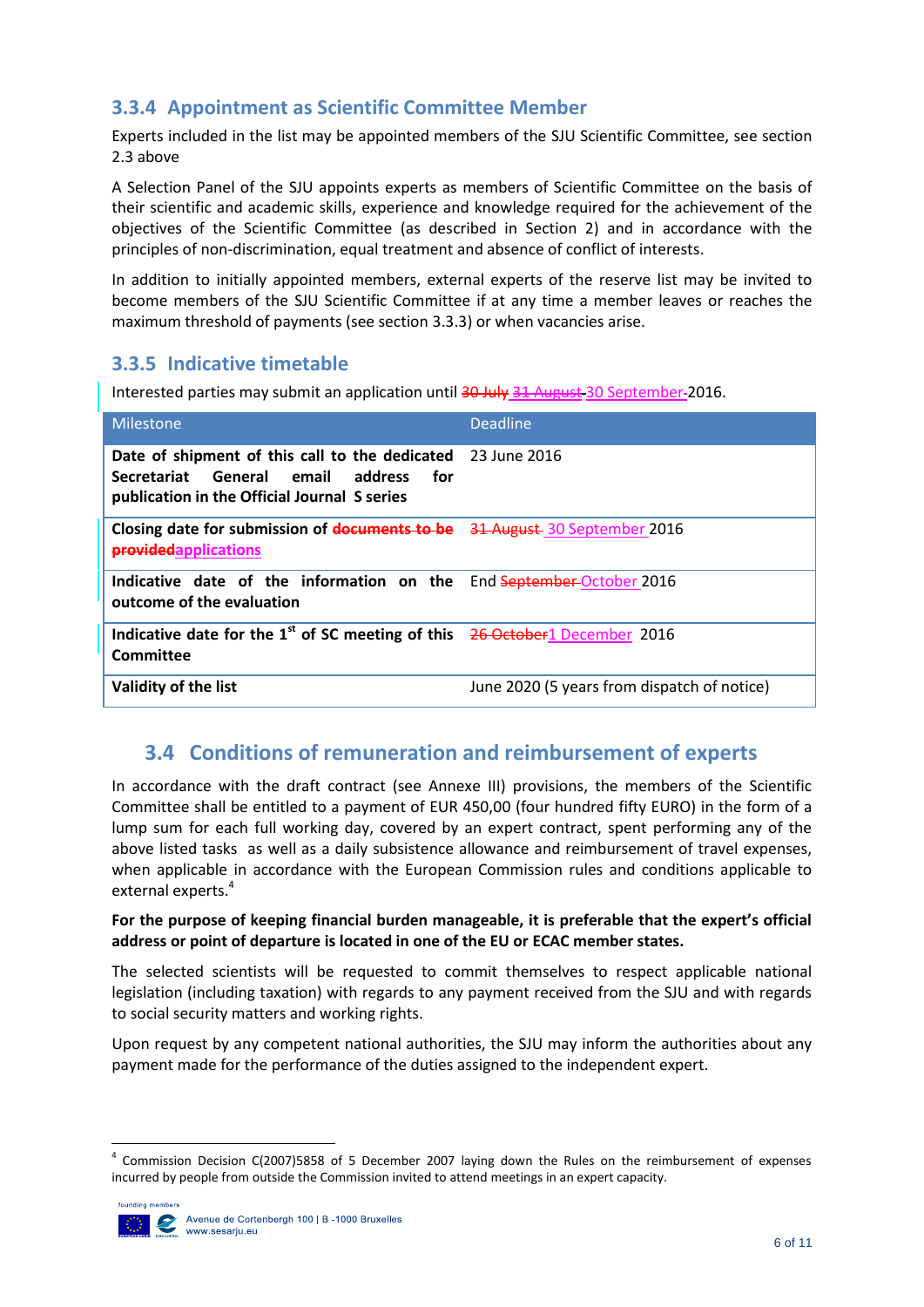# <span id="page-8-0"></span>**4 EVALUATION OF APPLICATIONS**

Applications received, see section [3.3.1](#page-6-1) for the content of applications, will be assessed in the light of exclusion and selection criteria.

## <span id="page-8-1"></span>**4.1 Exclusion criteria**

The applicants, must provide a **Declaration on honour** (see Annexe II), duly signed and dated, stating that they are not in one of the situations defined in articles 106 and 107 of the Financial Regulation  $(FR)<sup>5</sup>$ .

In accordance with Article 106 of the financial regulation in order not to be excluded from participation in the present procedure, the expert shall provide evidence of not being in any of the following situations:

(a) bankrupt, subject to insolvency or winding-up procedures, where its assets are being administered by a liquidator or by a court, where it is in an arrangement with creditors, where its business activities are suspended, or where it is in any analogous situation arising from a similar procedure provided for under national laws or regulations;

(b) it has been established by a final judgement or a final administrative decision that the person is in breach of its obligations relating to the payment of taxes or social security contributions in accordance with the law of the country in which it resides, with those of the country in which the contracting authority is located or those of the country of the performance of the contract;

(c) it has been established by a final judgment or a final administrative decision that the person is guilty of grave professional misconduct by having violated applicable laws or regulations or ethical standards of the profession to which the economic operator belongs, or by having engaged in any wrongful conduct which has an impact on its professional credibility where such conduct denotes wrongful intent or gross negligence, including, in particular, any of the following:

(i) fraudulently or negligently misrepresenting information required for the verification of the absence of grounds for exclusion or the fulfilment of selection criteria or in the performance of a contract;

(ii) entering into agreement with other economic operators with the aim of distorting competition;

(iii) violating intellectual property rights;

(iv) attempting to influence the decision-making process of the SJU during the procurement procedure;

(v) attempting to obtain confidential information that may confer upon it undue advantages in the procurement procedure;

(d) it has been established by a final judgment that the person is guilty of any of the following:

(i) fraud, within the meaning of Article 1 of the Convention on the protection of the European Communities' financial interests, drawn up by the Council Act of 26 July 1995 ( 1 );

(ii) corruption, as defined in Article 3 of the Convention on the fight against corruption involving officials of the European Communities or officials of Member States of the European Union, drawn up by the Council Act of 26 May 1997 ( 2 ), and in Article 2(1) of Council Framework Decision 2003/568/JHA ( 3 ), as well as corruption as defined in the law

 5 Regulation (EU, Euratom) No 966/2012 of the European Parliament and of the Council of 25 October 2012, as amended by the Regulation (EU, EURATOM) 2015/1929 of the European Parliament and of the Council of 28 October 2015, on the Financial Rules applicable to the general budget of the European Union

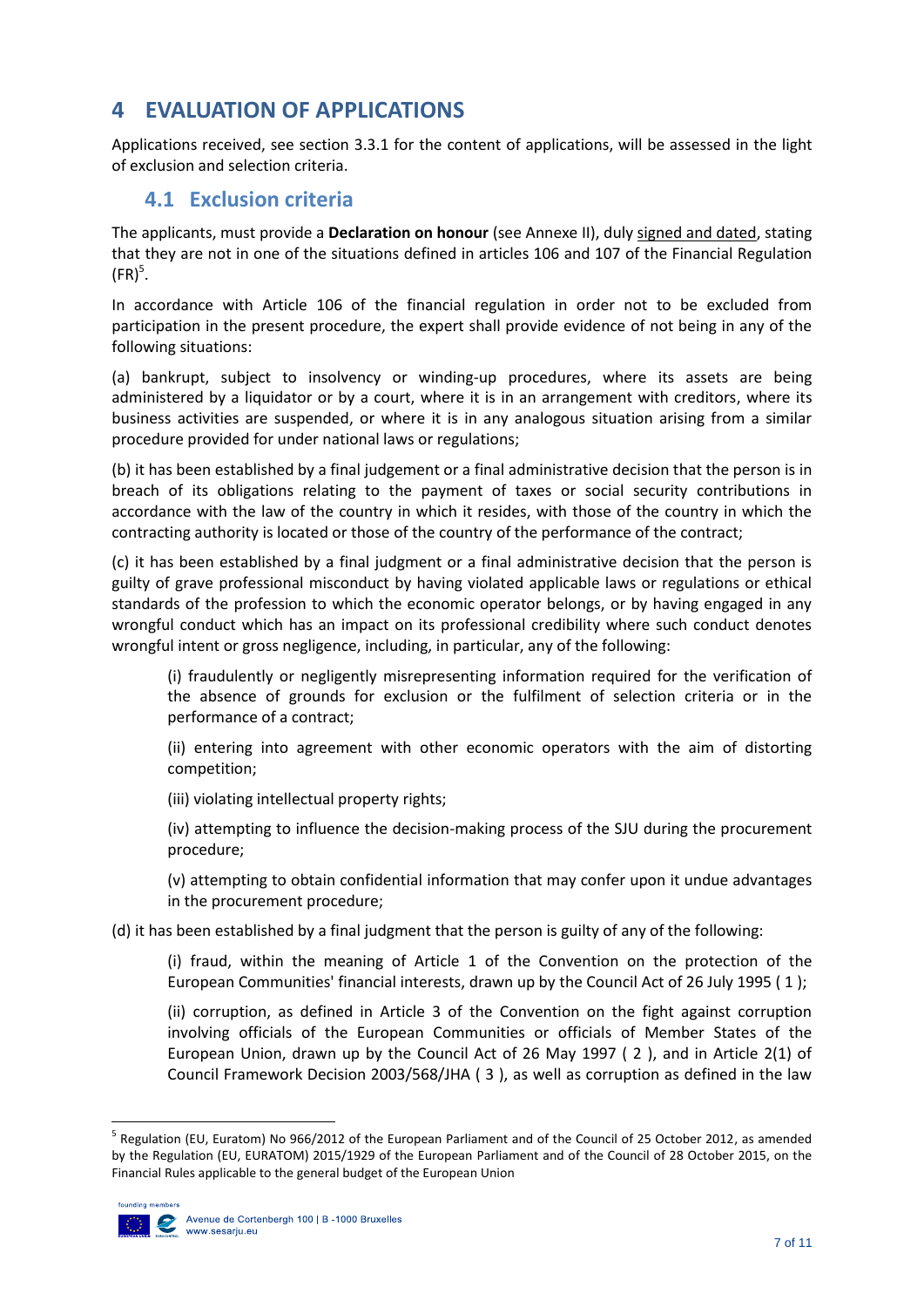of the country where the SJU is located, the country in which the economic operator is established or the country of the performance of the contract;

(iii) participation in a criminal organisation, as defined in Article 2 of Council Framework Decision 2008/841/JHA ( 4 );

(iv) money laundering or terrorist financing, as defined in Article 1 of Directive 2005/60/EC of the European Parliament and of the Council ( 1 );

(v) terrorist-related offences or offences linked to terrorist activities, as defined in Articles 1 and 3 of Council Framework Decision 2002/475/JHA ( 2 ), respectively, or inciting, aiding, abetting or attempting to commit such offences, as referred to in Article 4 of that Decision;

(vi) child labour or other forms of trafficking in human beings as defined in Article 2 of Directive 2011/36/EU of the European Parliament and of the Council ( 3 );

(e) the person has shown significant deficiencies in complying with main obligations in the performance of a contract financed by the budget, which has led to its early termination or to the application of liquidated damages or other contractual penalties, or which has been discovered following checks, audits or investigations by an authorising officer, OLAF or the Court of Auditors;

(f) it has been established by a final judgment or final administrative decision that person has committed an irregularity within the meaning of Article 1(2) of Council Regulation (EC, Euratom) No 2988/95 (4 ).

- (g) for the situations of grave professional misconduct, fraud, corruption, other criminal offences, significant deficiencies in the performance of the contract or irregularity, the applicant is subject to:
	- i.facts established in the context of audits or investigations carried out by the Court of Auditors, OLAF or internal audit, or any other check, audit or control performed under the responsibility of an authorising officer of an EU institution, of a European office or of an EU agency or body;
	- ii.non-final administrative decisions which may include disciplinary measures taken by the competent supervisory body responsible for the verification of the application of standards of professional ethics;
	- iii.decisions of the ECB, the EIB, the European Investment Fund or international organisations;
	- iv.decisions of the Commission relating to the infringement of the Union's competition rules or of a national competent authority relating to the infringement of Union or national competition law; or
	- v.decisions of exclusion by an authorising officer of an EU institution, of a European office or of an EU agency or body.

In accordance with Article 107 of the Financial Regulation, the contract shall not be awarded to any expert falling under any of the following circumstances:

- a) is in an exclusion situation established in accordance with Article 106 of the Financial regulation, listed above;
- b) has misrepresented the information required as a condition for participating in the procedure or has failed to supply that information;
- c) was previously involved in the preparation of procurement documents where this entails a distortion of competition that cannot be remedied otherwise.

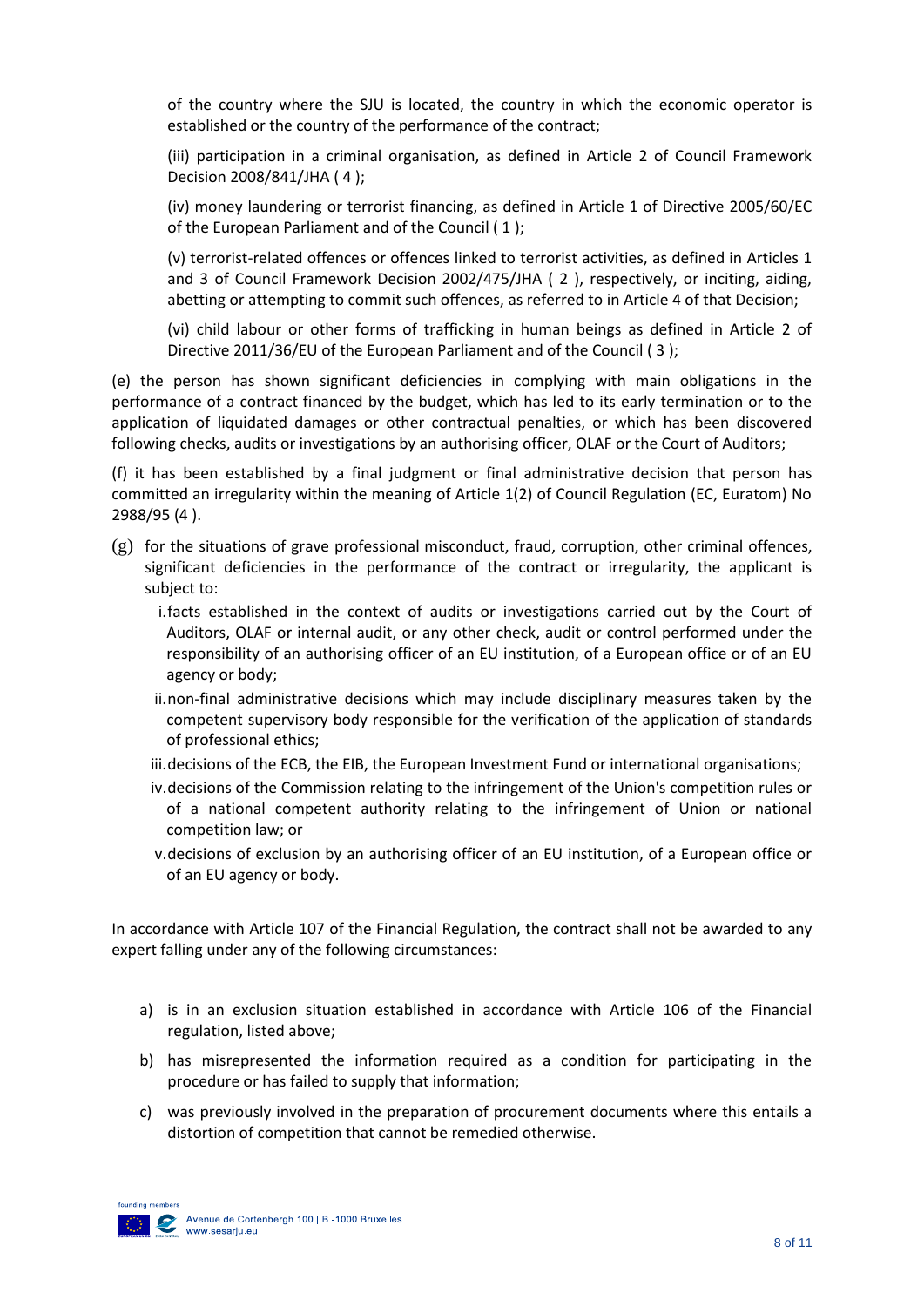<span id="page-10-0"></span>*N. B.: In case of a doubt experts may be requested to provide supporting evidence of non-exclusion.*

# **4.2 Selection criteria**

The applicants will be assessed in accordance with the selection criteria related to their technical and professional capacity listed below.

Only experts complying with all the criteria, and reaching at least the minimum total and individual thresholds, will be included in the list.

| <b>Criteria</b>                                                                                                                                                                                                                                                               | <b>Maximum</b><br><b>Individual</b><br><b>Scoring</b> | <b>Minimum</b><br>threshold |
|-------------------------------------------------------------------------------------------------------------------------------------------------------------------------------------------------------------------------------------------------------------------------------|-------------------------------------------------------|-----------------------------|
| University degree in a relevant scientific area indicated in Section<br>3.2                                                                                                                                                                                                   | 5                                                     | 5                           |
| Proven scientific excellence <sup>6</sup> and experience related to at least one<br>relevant thematic field described in section 2of this document<br>including provision of advice, engagement through international<br>cooperation and impact through related publications. | 55                                                    | 35                          |
| Professional experience including organisational and management<br>experience in research projects in a multidisciplinary environment<br>including the transfer of research results towards industrialisation.                                                                | 30                                                    | 20                          |
| Ability to communicate in spoken and written English                                                                                                                                                                                                                          | 10                                                    | 10                          |
| <b>Total scoring</b>                                                                                                                                                                                                                                                          | 100                                                   | 70                          |

# <span id="page-10-1"></span>**5 EQUAL OPPORTUNITY**

The SESAR Joint Undertaking applies the EU policy of equal opportunities and accepts applications without distinction on the grounds of age, race, political, philosophical or religious conviction, gender or sexual orientation and regardless of disabilities, material status or family situation.

# <span id="page-10-2"></span>**6 PERSONAL DATA PROTECTION**

If processing your expression of interest involves the recording and processing of personal data (such as your name, address and CV), such data will be processed pursuant to Regulation (EC) No 45/2001 on the protection of individuals with regard to the processing of personal data by the Community institutions and bodies and on the free movement of such data. Unless indicated otherwise, your reply to this notice and any personal data requested are required for the purposes indicated above in point 4 and will be processed solely for those purposes by the SESAR JU, which is also acting as data controller. Details concerning the processing of your personal data are available on the privacy

 $6$  Minimum of 10 years of relevant research or industry experience after obtaining the above mentioned degree and minimum of 5 years of experience of managing/organising/participating in research projects, involving partners from Research Centres, Universities, European Research Organisations and industry.